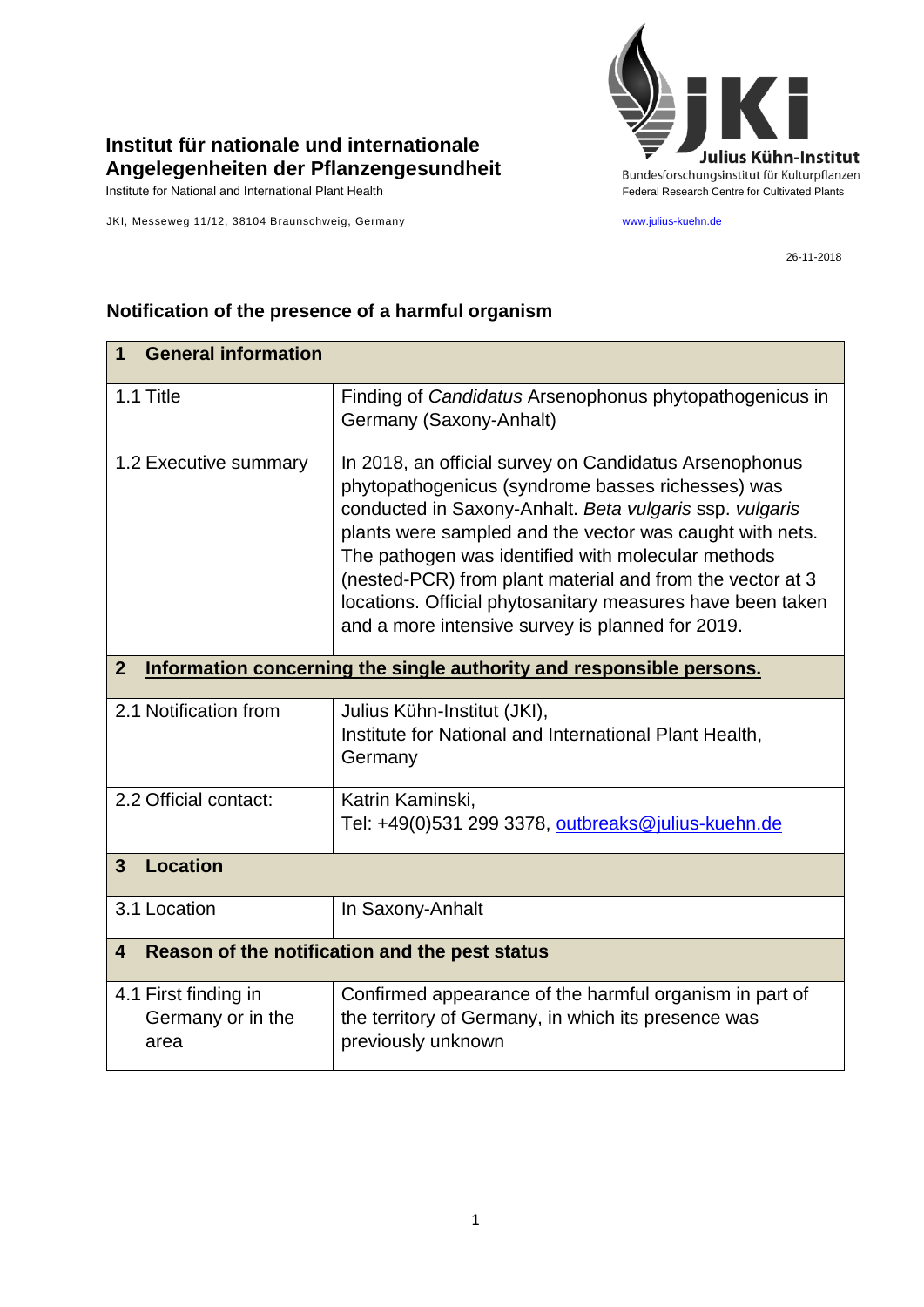| 4.2 Pest status of the area where the<br>harmful organism has been found<br>present, after the official<br>confirmation.              | Present, only in parts of the area<br>concerned, under eradication                                                                                          |  |
|---------------------------------------------------------------------------------------------------------------------------------------|-------------------------------------------------------------------------------------------------------------------------------------------------------------|--|
| 4.3 Pest status in Germany before the<br>official confirmation of the<br>presence, or suspected presence,<br>of the harmful organism. | Present, only in one part of Germany<br>(Baden-Wuerttemberg)                                                                                                |  |
| 4.4 Pest status in Germany after the<br>official confirmation of the<br>presence of the harmful organism.                             | Present, only in some parts of Germany                                                                                                                      |  |
| Finding, sampling, testing and confirmation of the harmful organism.<br>$\overline{\mathbf{5}}$                                       |                                                                                                                                                             |  |
| 5.1 How the presence or appearance<br>of the harmful organism was<br>found.                                                           | Pest related official survey in Saxony-<br>Anhalt                                                                                                           |  |
| 5.2 Date of finding:                                                                                                                  | 28-08-2018                                                                                                                                                  |  |
| 5.3 Sampling for laboratory analysis.                                                                                                 | 07-09-2018                                                                                                                                                  |  |
|                                                                                                                                       | Vectors were caught with nets and<br>suspicious plants were taken.                                                                                          |  |
| 5.4 Name and address of the<br>Laboratory                                                                                             | Landesanstalt für Landwirtschaft, Forsten<br>und Gartenbau, Dezernat Pflanzenschutz,<br>Bernburg                                                            |  |
| 5.5 Diagnostic method                                                                                                                 | Nested-PCR                                                                                                                                                  |  |
| 5.6 Date of official confirmation of the<br>harmful organism's identity.                                                              | 16-11-2018                                                                                                                                                  |  |
| Infested area, and the severity and source of the outbreak in that area.<br>6                                                         |                                                                                                                                                             |  |
| 6.1 Size and delimitation of the<br>infested area.                                                                                    | Area of the plots: in total 100 ha, 6 plants<br>and 2 vector specimens were tested<br>positive. The number of infested plants on<br>the 4 plots is unknown. |  |
| 6.2 Characteristics of the infested<br>area and its vicinity.                                                                         | Open air - production area: field                                                                                                                           |  |
| 6.3 Infested plant(s), plant product(s)<br>and other object(s).                                                                       | Beta vulgaris ssp. vulgaris, Pentastiridius<br>leporinus                                                                                                    |  |